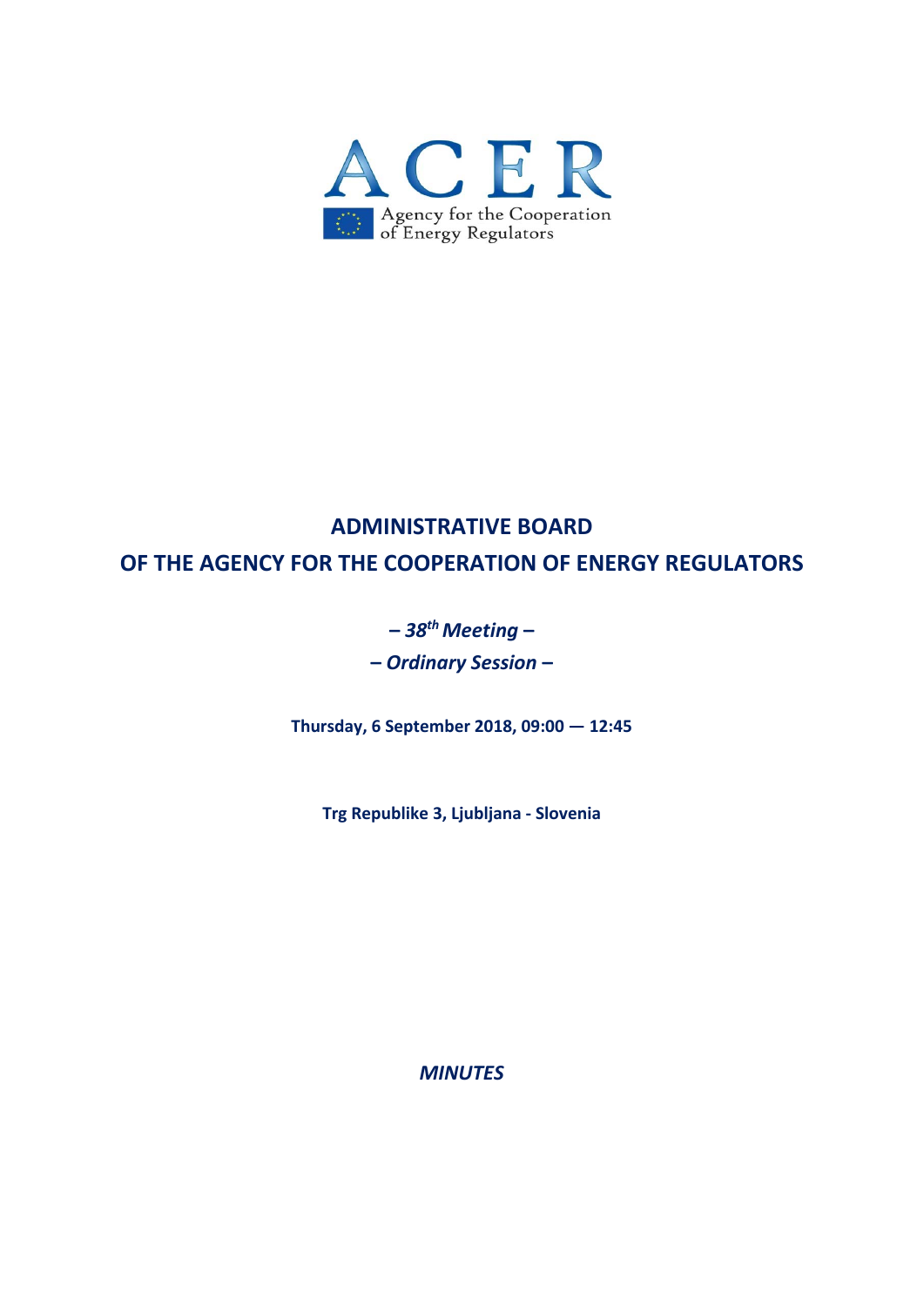

## **I. LIST OF ATTENDEES**

The following Members and Alternates of the Administrative Board were present at the meeting:

| Dr Romana JORDAN,<br>Dr Jochen PENKER, | Chair      | Ms Edit HERCZOG,                             | Member    |  |
|----------------------------------------|------------|----------------------------------------------|-----------|--|
|                                        | Vice-Chair | Ms Britta THOMSEN,<br>(without voting right) | Alternate |  |
| Mr Diego VAZQUEZ TEIJEIRA              | Member     | Mr Georgios SHAMMAS                          | Alternate |  |
| Mr Ľubomír KUCHTA,                     | Alternate  | Ms Agnieszka KAZMIERCZAK,                    | Member    |  |
| with voting rights                     |            | and proxy of Mr Dominique RISTORI            |           |  |

Mr Alberto POTOTSCHNIG (*Director*) and Mr Garret BLANEY (*Chair of the Board of Regulators*) were present at the meeting, acting as observers.

Mr Dennis HESSELING (*Head of the Gas Department*), acting as adviser, and MsIoana Alina HOSSU and Mr Thomas QUERRIOUX, Staff Committee representatives, were present for the discussion of Items 5 to 7 of the Agenda.

Ms Olga BORISSOVA (*Head of Administration*), acting as adviser, was present for the discussion of Items 9 to 11 and 12 to 15 of the Agenda.

The secretariat was provided by the Agency.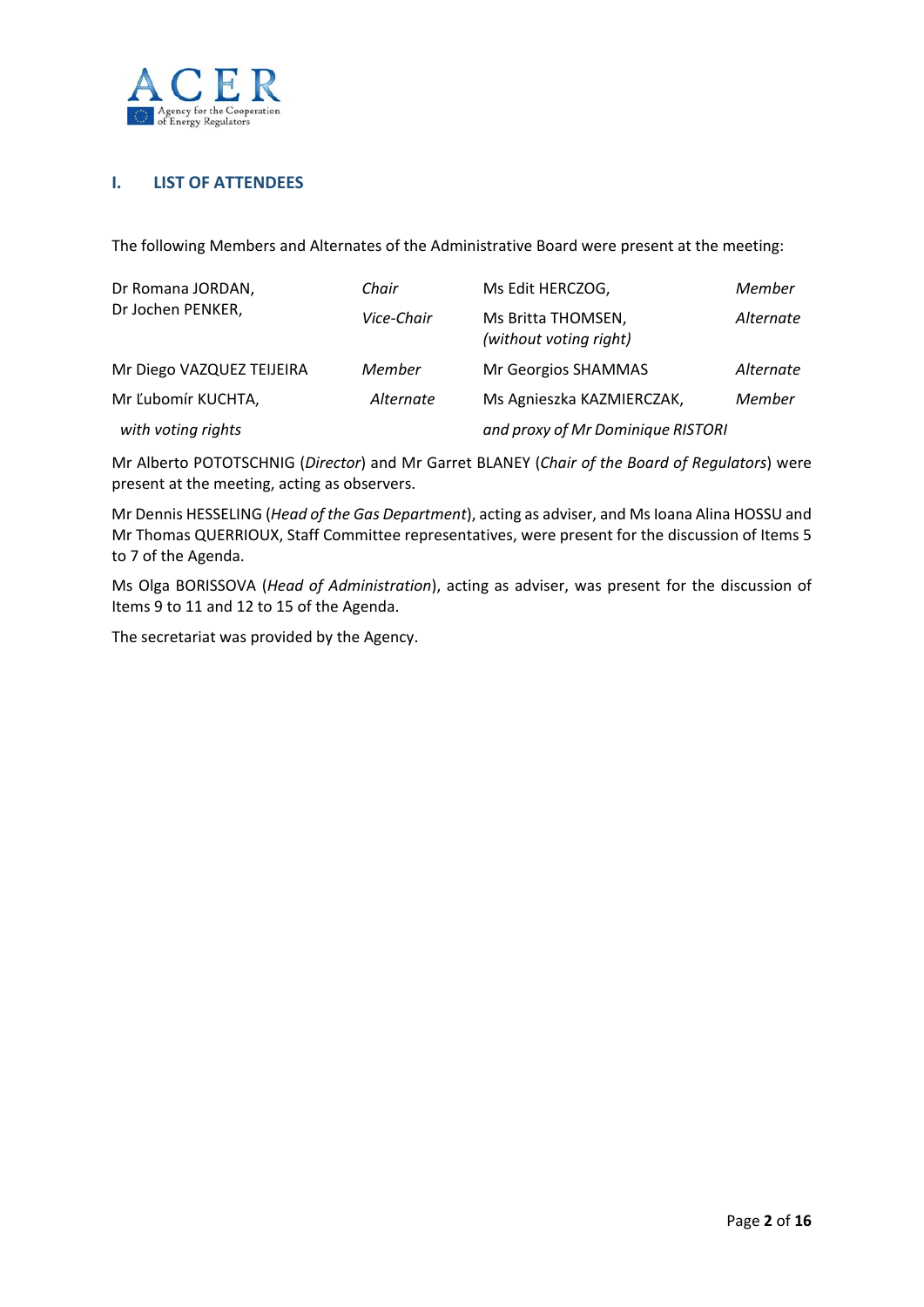

### **II. SUMMARY OF CONCLUSIONS OF THE 36th MEETING OF THE ADMINISTRATIVE BOARD**

At the 36<sup>th</sup> meeting, the Administrative Board:

- (1) welcomed the absence of interests that could impair the integrity of the Agency at all levels of its decision‐making process;
- (2) invited the Management and Staff Committees to report in detail on the implementation of the action plan following the staff engagement survey at the next meetings of the Administrative Board;
- (3) adopted, by unanimity, Decision No 10/2018 on the participation of Alternates and the attribution of voting rights
- (4) adopted, by unanimity, Decision No 11/2018 on Middle Management;
- (5) adopted, by unanimity, Decision No 12/2018 on the function of Adviser;
- (6) adopted, by unanimity, the Single Programming Document of the Agency for the Cooperation of Energy Regulators for the years 2019‐2021;
- (7) appointed, by unanimity, Mr Alberto Pototschnig as Director *ad interim*, without this constituting an extension of his mandate, subject to the conditions established in the Staff Regulations and the Conditions of Employment of Other Servants of the Union;
- (8) adopted, by unanimity, Decision No 13/2018 granting permission to the Director *ad interim* of the Agency for the Cooperation of Energy Regulators to engage in outside activities for the period 16 September 2018 – 15 September 2019;
- (9) invited the Agency to provide at the next meeting of the Administrative Board an assessment of the possible solutions to face the lack of financial resources in the attempt to establish a disaster recovery system for REMIT, taking into consideration the distinction between disaster recovery systems and disaster recovery arrangements;
- (10) invited the Agency to provide, at the next meeting of the Administrative Board, an assessment of the impact of BREXIT on the operations of the Agency;
- (11) expressed concerns regarding the budgetary developments for the year 2019 and the Multiannual Financial Framework and once again stressed the need to ensure that the Agency is provided with adequate resources to perform its mandate;
- (12) invited National Regulatory Authorities (NRAs) to support the Agency in translating the Agency's act in other languages, when needed, and invited the Director and the BoR Chair to report at the next meeting of the Administrative Board about the results of the consultations with NRAs in the Board of Regulators;
- (13) invited the Board of Regulators to support the Agency in the course of the negotiations for the budget 2019, so that it is provided with the necessary financial resources to fulfil its mandate;
- (14) fixed the next meetings of the Administrative Board, in ordinary session, as follows: 13 December 2018; 21 March 2019; 13 June 2019; 26 September 2019; 12 December 2019.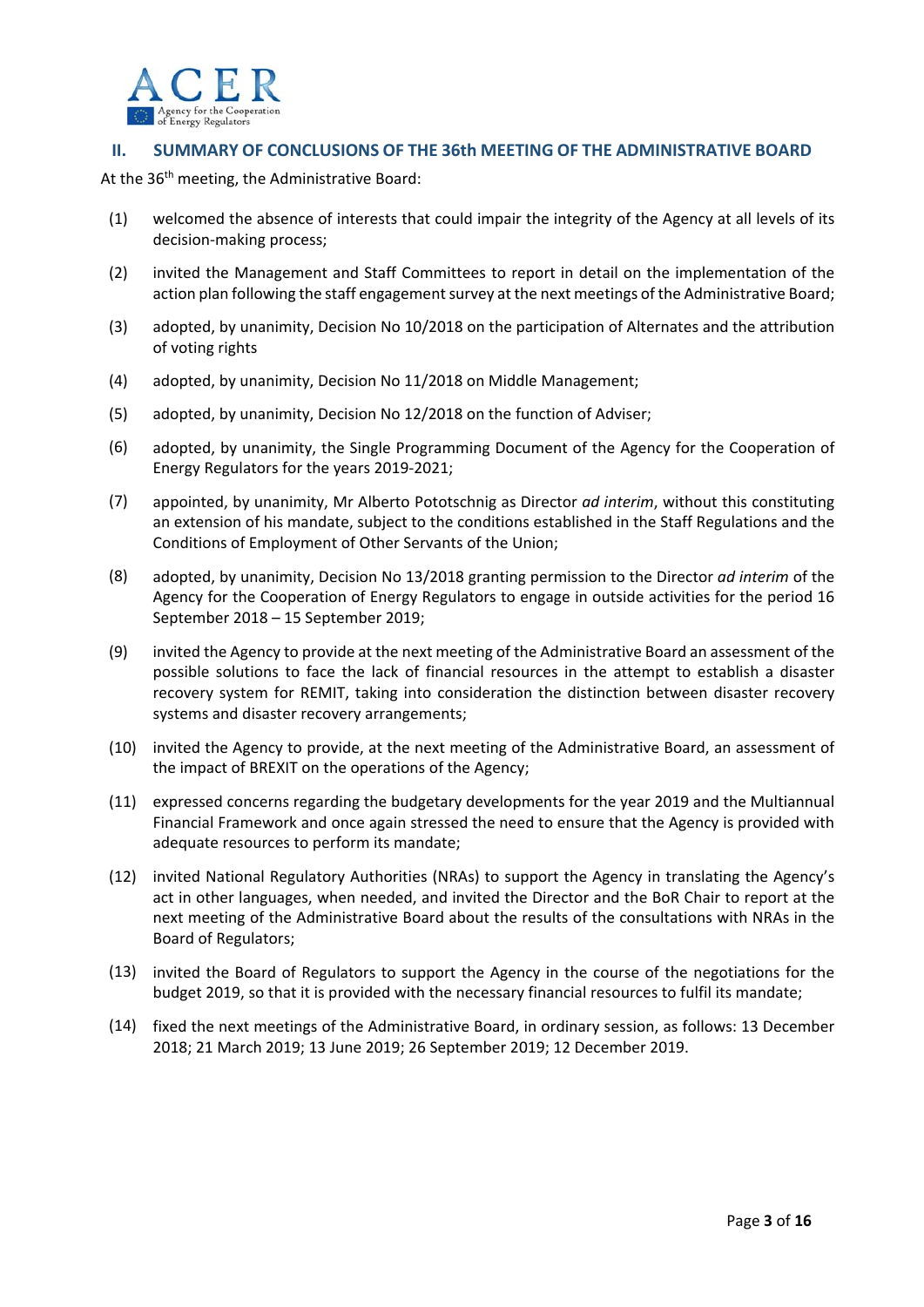

#### **III. MINUTES**

#### **SESSION I**

## *SECTION I – OPENING*

The 38th meeting of the Administrative Board of the Agency for the Cooperation of Energy Regulators was convened in extraordinary session on 6 September 2018. The meeting started at 9 hours.

The Chair invited the present Members and Alternates of the Administrative Board to declare any actual or potential interest that could be considered prejudicial to their independence with respect to the items on the agenda. No relevant interest was declared.

### **(1)** *Approval of the Agenda*

The Agenda of the 38<sup>th</sup> meeting of the Administrative Board was approved as follows:

| <b>Agenda Topics</b>               |                                                                                                                             | <b>Documents</b> |                                                    | Rapporteur                                 |  |  |
|------------------------------------|-----------------------------------------------------------------------------------------------------------------------------|------------------|----------------------------------------------------|--------------------------------------------|--|--|
| <b>Welcome Coffee</b>              |                                                                                                                             |                  |                                                    |                                            |  |  |
| <b>Opening</b>                     |                                                                                                                             |                  |                                                    | 9:00                                       |  |  |
| (1)                                | Approval of the Agenda and Declaration of Interest                                                                          | Doc. A<br>Doc. B | for approval<br>for information                    | <b>AB Chair</b>                            |  |  |
|                                    | Minutes of the 35 <sup>th</sup> AB Meeting                                                                                  | Doc. A           | for approval                                       | <b>AB Chair</b>                            |  |  |
| (2)                                | Minutes of the 36 <sup>th</sup> AB Meeting                                                                                  | Doc. B           | for approval                                       |                                            |  |  |
| <b>Items for Reporting</b><br>9:20 |                                                                                                                             |                  |                                                    |                                            |  |  |
| (3)                                | Report on the Declaration of Interest of AB Members and Alternates                                                          |                  | oral update                                        | AB Chair                                   |  |  |
| (4)                                | Report on Agency's developments, budget implementation, and on the<br>activities of the Board of Regulators, Audit Results. |                  | oral update                                        | <b>Agency Director</b><br><b>BoR Chair</b> |  |  |
| (5)                                | Report on the results of the Staff Engagement Survey and the Action<br>Plan established to address the concerns raised      |                  | oral update                                        | <b>Agency Director</b>                     |  |  |
| (6)                                | Presentation of Staff Committee on the results of the Staff Engagement<br>Survey                                            |                  | oral update                                        | <b>Staff Committee</b>                     |  |  |
| <b>Items for Adoption</b><br>11:00 |                                                                                                                             |                  |                                                    |                                            |  |  |
| (7)                                | Decision on the participation of Alternates and the attribution of voting<br>rights                                         | Doc. A           | for adoption                                       | <b>Agency Director</b>                     |  |  |
| (8)                                | Staff Regulations Implementing Rules - Model Decision - Middle<br>Management                                                | Doc. A           | for adoption                                       | <b>Agency Director</b>                     |  |  |
|                                    |                                                                                                                             | Doc. B           | for information                                    |                                            |  |  |
| (9)                                | Staff Regulations Implementing Rules - Model Decision - Function of<br>Adviser                                              | Doc. A<br>Doc. B | for adoption<br>for information<br>for information | <b>Agency Director</b>                     |  |  |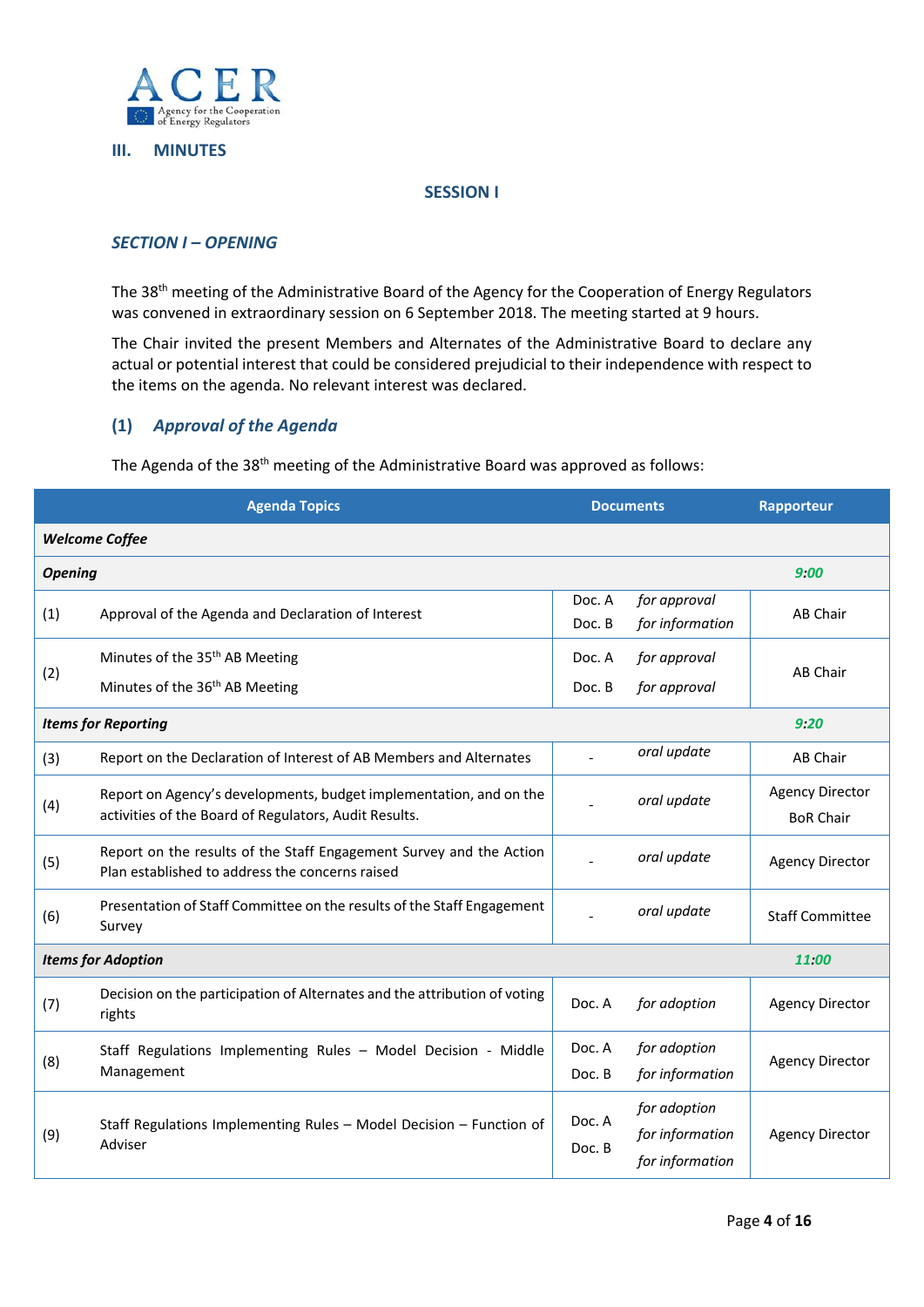

| (10)                        | Programming Document 2019-2021                                  | Doc. A<br>Doc. B<br>Doc. C<br>Doc. D | for adoption<br>for information<br>for information<br>for information | <b>Agency Director</b> |
|-----------------------------|-----------------------------------------------------------------|--------------------------------------|-----------------------------------------------------------------------|------------------------|
| (11.1)                      | Designation of the Director at interim and consequential acts   | Doc. A                               | for adoption                                                          | AB Chair               |
| <b>Items for Discussion</b> |                                                                 |                                      |                                                                       |                        |
| (11)                        | <b>Budgetary Developments - 2019</b>                            | Doc. A<br>Doc. B                     | for information                                                       | <b>Agency Director</b> |
| (12)                        | Update on the Multiannual Financial Framework                   |                                      | oral update                                                           | <b>Agency Director</b> |
| (13)                        | Language Regime of the Agency                                   |                                      | for discussion                                                        | <b>Agency Director</b> |
| <b>AOB</b>                  |                                                                 |                                      |                                                                       | 12:30                  |
| (14)                        | Confirmation of Dates of AB Meeting for the years 2018 and 2019 |                                      | oral update                                                           | AB Chair               |
| <b>End of Meeting</b>       |                                                                 |                                      |                                                                       | 12:45                  |

The Administrative Board invited the Agency to submit an assessment of the possible solutions to face the lack of financial resources for the reestablishment of a disaster recovery arrangements for REMIT at the next meeting of the Administrative Board, taking also into account the distinction between disaster recovery site and disaster recovery arrangements.

## **(2)** *Approval of the Minutes of the 35th and 36th meeting of the Administrative Board*

The Chair went through the conclusions of the 35<sup>th</sup> and 36<sup>th</sup> meetings of the Administrative Board, confirming the achievement of the outstanding actions.

With regards to the minutes of the 35<sup>th</sup> and 36<sup>th</sup> meetings, the Chair reported that, by the closing date for comments of 3 September 2018, the Agency received textual comments on the minutes related to the 36th meeting only. The comments were included in the final version of the minutes submitted to the Administrative Board for approval.

*Conclusion*: The minutes of the 35th and 36th meetings of the Administrative Board were approved by unanimity.

#### *SECTION II ‐ REPORTING*

#### **(3)** *Report on the Declaration of Interest of AB Members and Alternates*

The Chair reported that the review of the Declaration of Interests of the Members and Alternates of the Administrative Board has been finalised.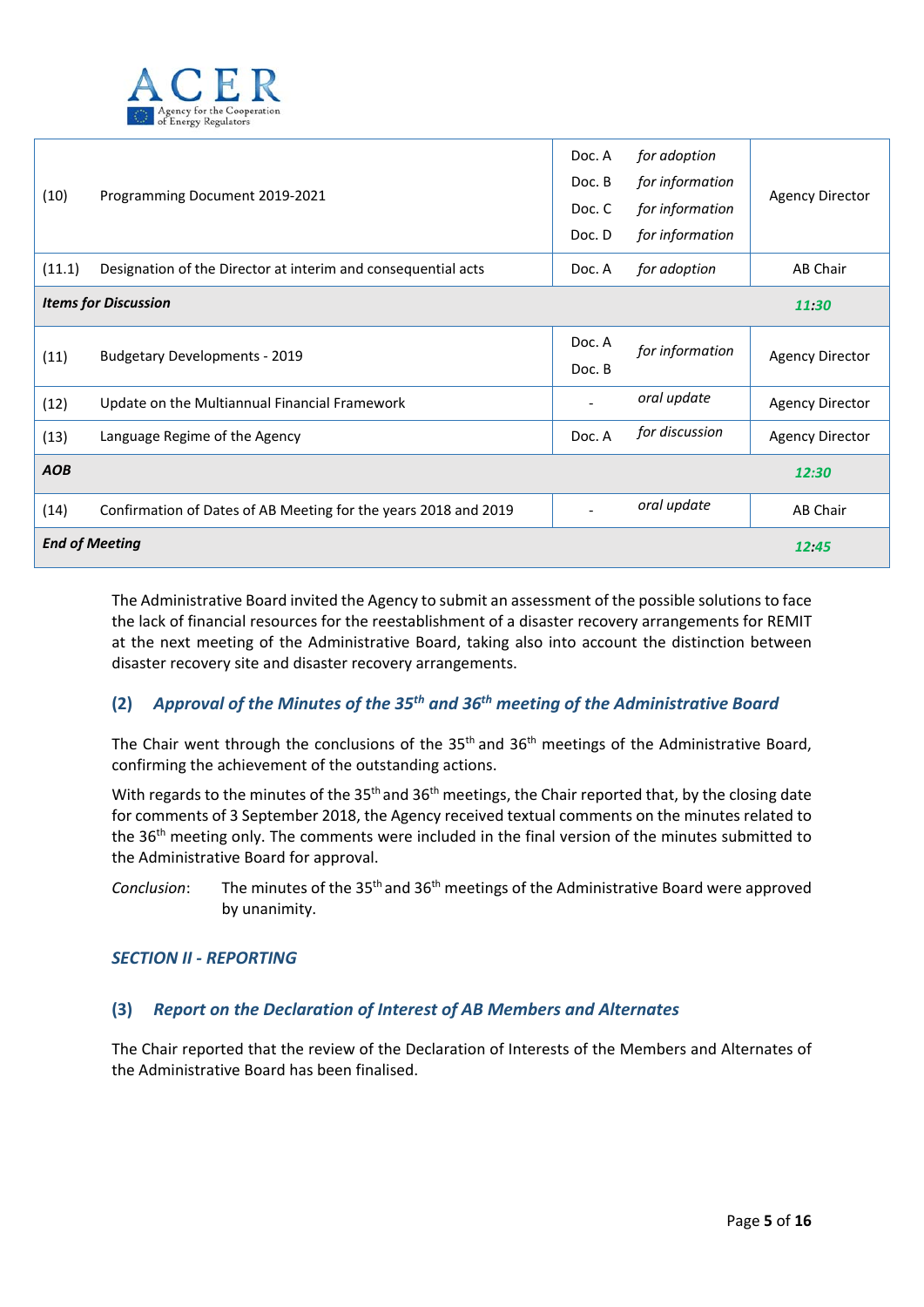

The Chair briefly recalled that Decision No 02/2015 of the Administrative Board establishes three levels of risks: Level 1 – where no relevant interest is detected; Level 2 -- where a relevant interest (e.g. in the energy sector) exists, but which does not have any (and, for the year following the declaration, is not expected to have any) direct influence on the decision‐making process of the Board or which is not directly impacted by the Board's decision‐making process; and Level 3 – where instead there is an interest pertaining directly to the field of competence of the Board.

The Review Panel, after reviewing the declarations of interests and information provided by the remaining two Members for which a full assessment was still pending, did not detect any interest that could be considered critical (level 3).

- *Conclusion:* (1) The Administrative Board took note of the report on the review of the Declarations of interests of the Members and Alternates of the Board of Regulators;
	- (2) The Administrative Board welcomed the absence of interests that could impair the integrity of the Agency at all levels of its decision-making process.

## **(4)** *Report on Agency's developments, budget implementation, and on the activities of the Board of Regulators, Audit Results*

## **4.1** *Progress Report on Human Resources*

As regards the Agency's human resources, the Director presented the latest statistics identifying the number of staff members subdivided by contract type and amounting to a total of 118 FTEs. The Director highlighted that roughly a quarter of the FTEs is composed by interim agency workers and trainees in an attempt to address, at least partially, the severe shortage of human resources that the Agency is suffering from.

The Director further reported on the current vacancies at the Agency and the reclassification exercise for temporary and contract staff for the year 2018. In addition, the Director briefed the Administrative Board on the recently adopted general implementing provisions of the Staff Regulations and on the decisions to be adopted in the next meetings.

Finally, the Director further reported on the opening of the European School in Ljubljana on 3 September 2018 and explained that the Agency is cooperating with the European School to ensure the future opening of French and German sections.

#### **4.2** *Budget Implementation*

As regards the Budget Implementation for the year 2018, the Director reported that, by the end of August, commitments of C1 appropriations reached 81.77% (target 95%) while payments 50.50% (target 75%). As regards the C8 appropriations, payments reached 64.76% (target 95%).

The Director also provided details on the Budget implementation for REMIT with particular regard to C1 appropriations under Title II and Title III, with a total appropriations of EUR 1,860,000, and committments at 86.13% (by the end of September they are expected to reach 98.48%) and payments at 26.45%.

#### **4.3** *Annual Conference*

The Director reported on the  $7<sup>th</sup>$  Annual Conference of the Agency of 5 July 2018. The Annual Conference focused on Smart Energy, Coupling the Sectors and Pricing in the EU Energy Sector. The number of participantsincreased, compared to the previous editions, by about 25% and the feedbacks received confirmed by and large the satisfaction of the participants.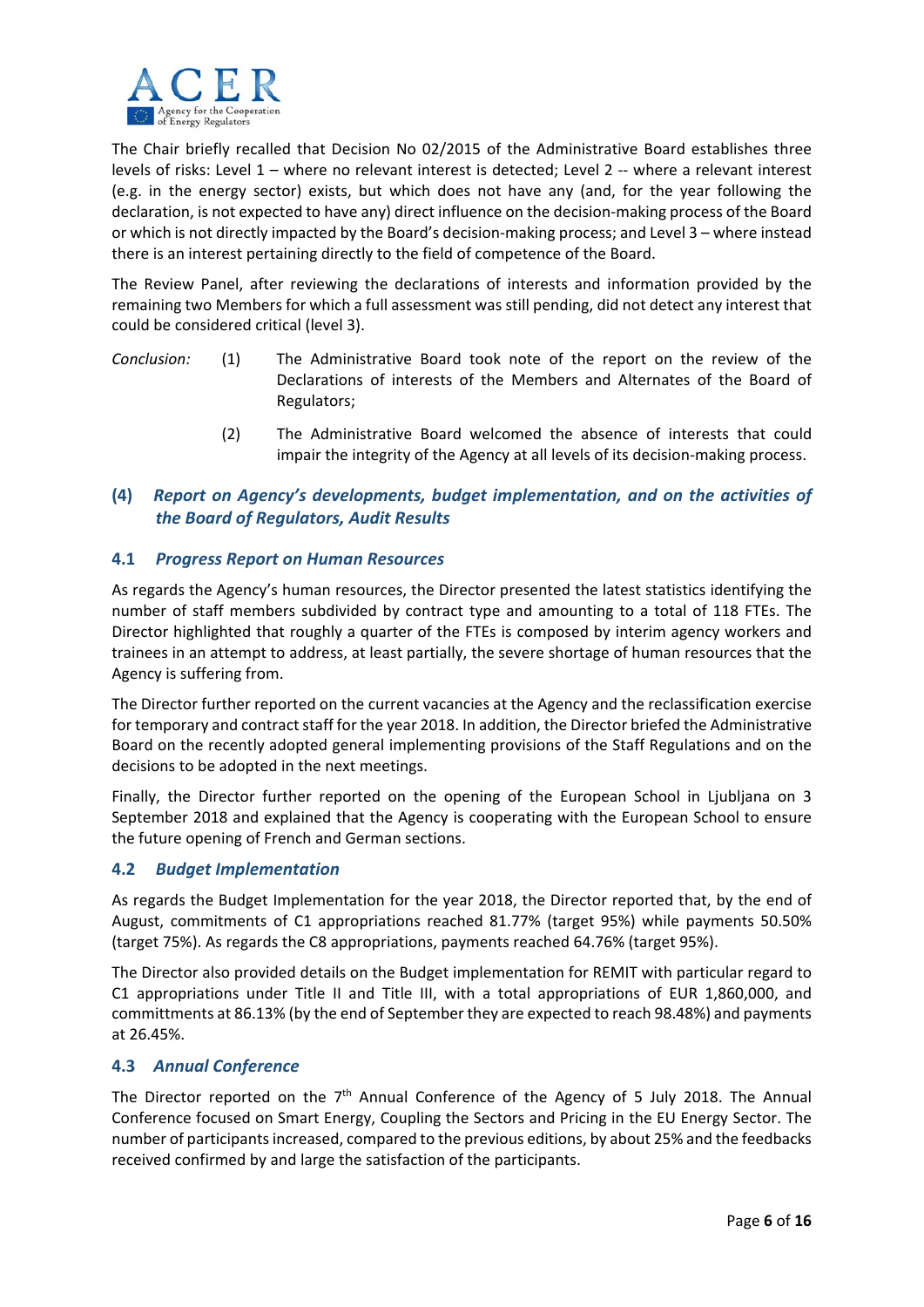

## **4.4** *Document Management and IT Developments*

The Director reported also about the developments concerning the implementation of the Document management policy of the Agency. In particular, in order fully to align with the best practices in terms of document management, the Agency will apply to be part of the next group of Agencies to migrate to HAN (the document management system of the European Commission). The migration to HAN and will ensure that the Agency aligns with the document management principles set in the EC Document Management policy (considered as best practice for EU institutions) and benefits from an easier management of the archives in the future. In addition, HAN will ensure that the Agency benefits from effective and efficient document management processes and procedures, also in light of the implementation of access to documents and data protection requirements related to document management.

The Director also informed the Administrative Board that, following the path of EC with DIGIT and other EU Institutions and Bodies, the Agency is migrating to Windows 10 operating system with its latest version of Office applications. The migration will be done in steps and will be finalised by February 2019. It is expected that the Agency will benefit from increased security and safety of the ICT environment and from more user-friendly tools.

## **4.5** *Overview on Regulatory Activities*

As regards the regulatory activities of the Agency, the Director provided a detailed outlook of the main challenges that the Agency is facing in electricity and gas. In electricity, they concern the terms and conditions or methodologies ('TCM') envisaged for the implementation of the Capacity Allocation and Congestion Management ('CACM'), the Forward Capacity Allocation ('FCA'), the System Operation ('SO') and Electricity Balancing ('BAL') Guidelines. He underlined that it is estimated that almost 200 decisions<sup>1</sup> on TCM need to be adopted by NRAs, and that many of them, encompassing the most contentious and complex issues, are likely to be referred to the Agency. In this respect, the Director highlighted that the Agency has been referred already ten decisions. The Director stressed, in this regard, that the adoption of a decision entails a number of procedural steps, including consultations, which entail a significant workload.

The Director stressed, once again, that the increase of tasks attributed to the Agency in the context of the implementation of the network codes and guidelines has not been mirrored in the level of budgetary appropriations and human resources required to perform those tasks.

The Director briefed the Administrative Board on the adoption of Decision No 5/2018 of 19 June 2018 on the exemption request for the AQUIND interconnector. The exemption request wasreferred to the Agency by CRE and OFGEM on 19 December 2017. The Agency was not able to identify, with the required certainty, a level of risk for the AQUIND interconnector such that the investment in this project would not take place unless the requested exemptions were granted. The decision has been appealed before the Board of Appeal and the decision is expected by 18 October 2018.

With respect to the regulatory activities in gas, the Director informed the Administrative Board about the issuing of the Report on the Implementation of the Balancing Network Code (3rd edition). In this respect, the Director highlighted the complexities that the Agency faced in the drafting of the Report due to the different approaches adopted by the Member States to implement the Balancing Network Code, in some cases jeopardising the aim to introduce a harmonised approach to balancing at Union level.

<sup>&</sup>lt;sup>1</sup> Those decisions are to be taken by all National Regulatory Authorities ('NRAs'), or in case of regional TCM, by the NRAs of the concerned region. However, if these NRAs do not agree, or upon their joint proposal, the Agency is called to decide.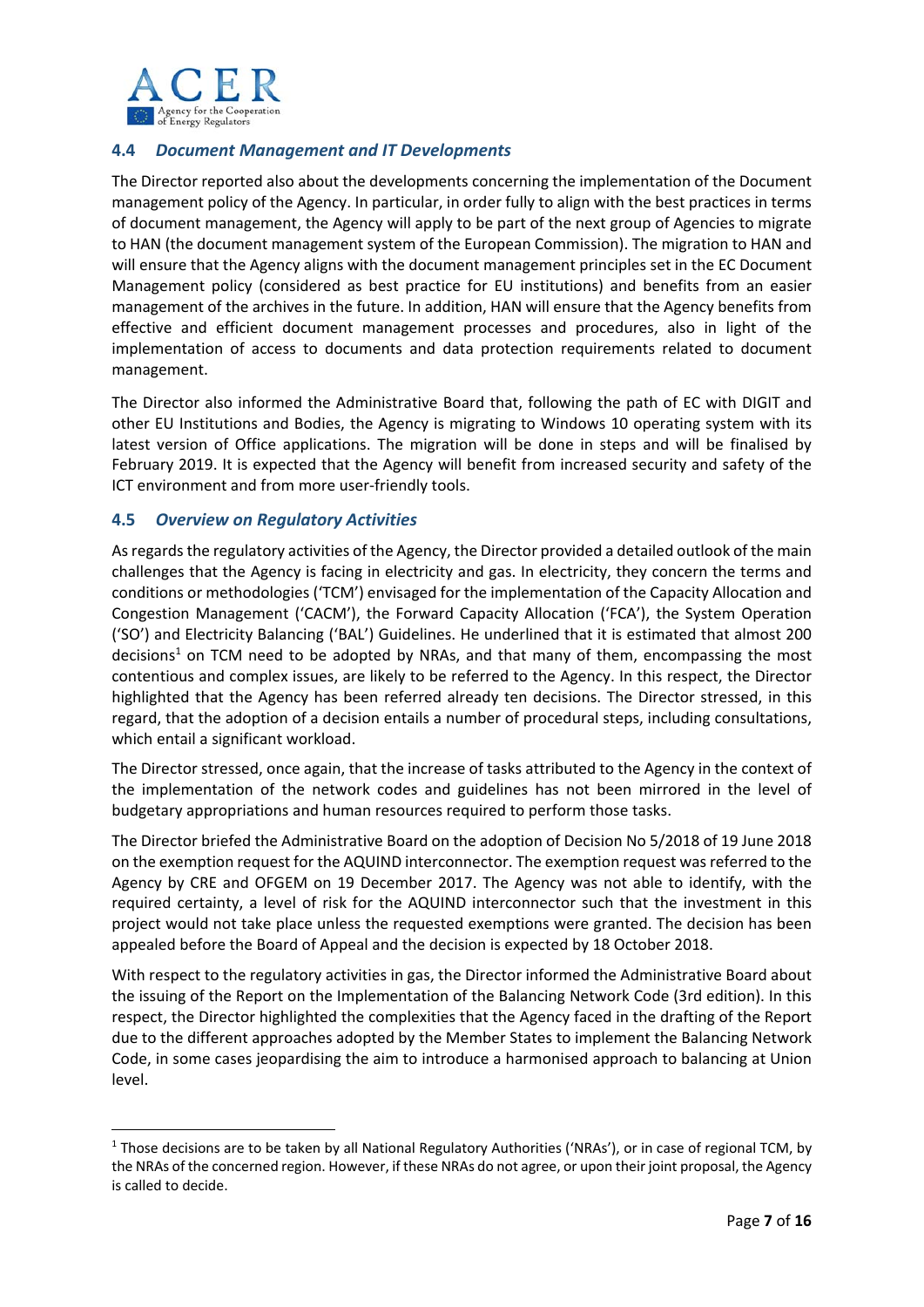

The Director also highlighted the challenge that the Agency is facing in reviewing the national consultation documents of the Reference Price Methodology for Gas and in producing the corresponding reports. So far the Agency has issued reports for the Netherland and Sweden, but more than 10 are expected before the end of the year. The Directorstressed, once again, that this additional task assigned to the Agency by the Gas Tariffs Network Code has not been accompanied by an increase in the level of human resources.

Finally the Director recalled that there are still appeals pending before the General Court with regard to the decision of the year 2016 on the capacity calculation regions adopted by the Agency and by the Board of Appeal respectively. In this regard, the Director reported that, since Germany and Austria appear to be in the process of implementing congestion management on their border, the results of the ruling may well have limited practical impact.

### *4.6 REMIT*

The Director provided the key figures on the performance of the REMIT Information System (ARIS). Data collection (ARIS tier 1&2) and data sharing (ARIS tier 4) are very stable. The market surveillance solution SMARTS (ARIS tier 3) is operational for monitoring wholesale energy trading. The Director highlighted that 13,464 Market Participants have registered so far at national level and are listed in the European Register of Market Participants. The number of Market Participants for which data has been reported amounts to 12,875.

118 RRM have so far been registered (49 Third party RRMs, 56 TSO/LSO/SSO and 13 other MPs). The number of records of transactions, including orders to trade, that are being reported, has reached 2 million per day (500 thousands more compared to the year 2017). The Director highlighted that data is now being employed for surveillance purposes. Data sharing is in place with NRAs. In addition, contacts are in place with DG COMP and DG FISMA to establish forms of data‐sharing.

The Director recalled, once again, that this amount of reporting per day highlights even more the risks related to the absence of a disaster recovery site and the potential impact on business continuity.

The Director briefly recalled that a new Framework Contract for System Integrator Services(lot 1) was assigned in December 2017 and for IT Consultancy services (lot 2) in early‐2018 to transition from the previous programme management model to a REMIT information management model. The Director informed the Administrative Board that the Agency is experiencing delays in the implementation of the Framework Contract, and therefore is putting in place contingency measures to ensure the operation of the system. The Agency is considering resorting to contractual measures for the delays that are under the responsibility of the contractor.

A negotiated procedure to extend the current use of the Agency's market surveillance solution SMARTS was concluded at the end of 2017.

The Director informed the Administrative Board about the updated timeline for the implementation of the remaining REMIT activities, which will be delayed to the year 2019, or beyond, for budgetary reasons.

The Director finally briefed the Administrative Board on the progress in the implementation of the surveillance strategy adopted by the Agency to implement REMIT, providing statistics on the detection of potential breaches of REMIT. The Director highlighted that without the monitoring activity of the Agency and data reporting to the Agency, most NRAs, which rely on data sharing by the Agency, would not be able to perform their investigation and enforcement activities.

## **4.7** *Progress Report from the Board of Regulators*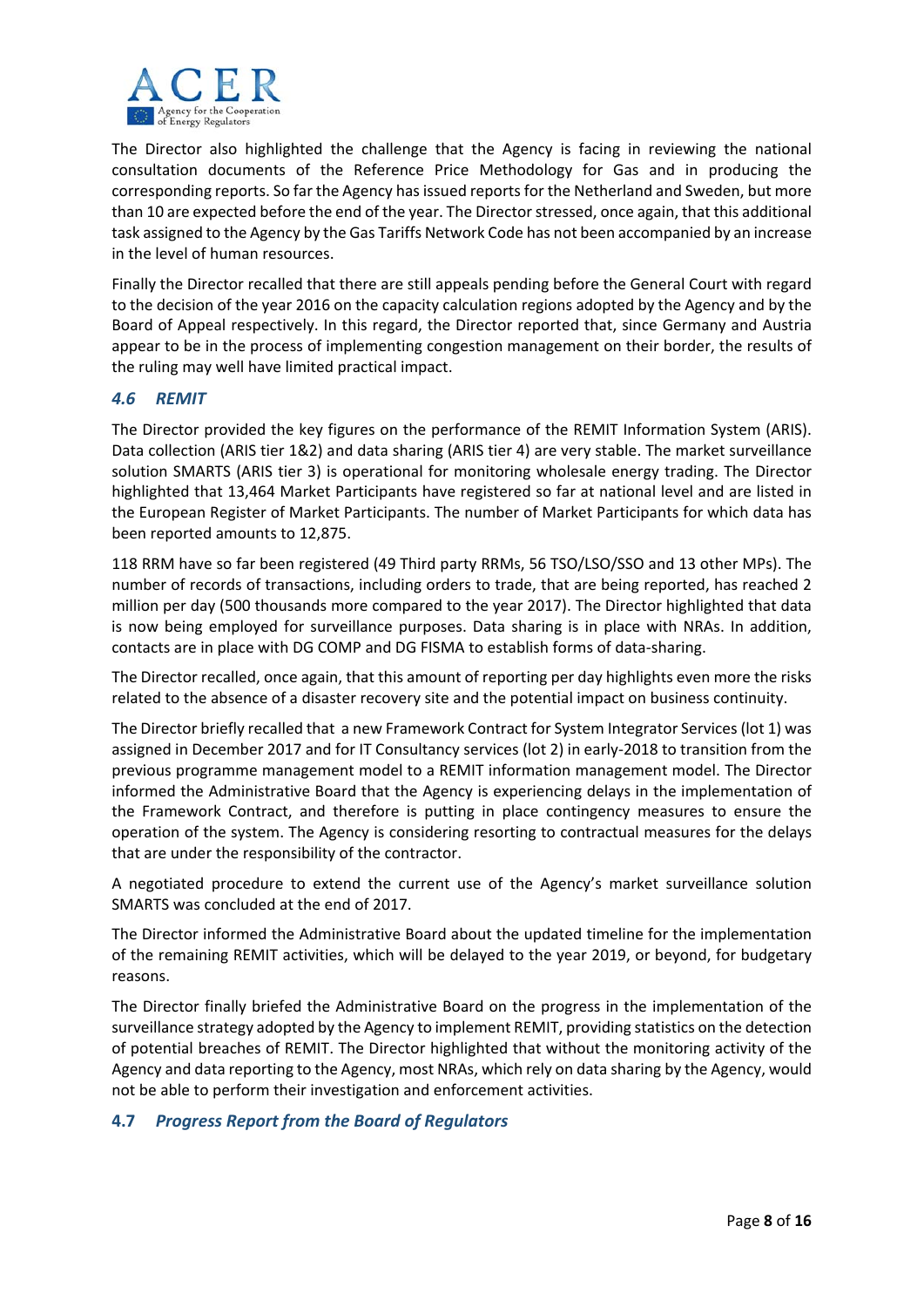

The BoR Chair reported on the contribution of NRAs to the activities performed by the Agency. The BoR Chair highlighted three dimensions which require adequate consideration. The first dimension concerns the implementation of the third energy package representing the most important challenge in terms of overall activities of the Agency. The second dimension relates to the outcome of the negotiations of the Clean Energy Package and in particular, the role of the Agency and the governance structure that will result from the negotiations. The third dimension represents the developments on the Gas sector, digitalisation and decentralisation, developments that have to be addressed in the future. In light of the above, the BoR Chair stressed the need to ensure adequate resources for the Agency to fulfil its mandate and being a leading actor in the energy sector of the future.

*Conclusion:* The Administrative Board took note of the progress report on the activities of the Agency delivered by the Director and the BoR Chair.

## **(5)** *Report on the results of the Staff Engagement Survey and the Action Plan established to address the concerns raised.*

The Director gave the floor to Dennis Hesseling, Head of the Gas Department, to provide an overview on the results of the staff engagement survey and the suggested measures to address the concerns raised through the survey. Mr Hesseling therefore provided an overview on the main areas for improvement as well as the principal actions developed by the Management Committee of the Agency to be implemented to improve the working conditions at the Agency.

The Director clarified that the principal actions identified to address the concerns highlighted by the staff engagement survey are to be considered as part of an ongoing process to improve the working environment at the Agency.

*Conclusion:* The Administrative Board took note of the reports on the results of the Staff Engagement Survey and the Action Plan established to address the concerns raised and stressed the importance of maintaining an engaging working environment especially in a multicultural environment, where cultural differences require additional efforts to ensure a welcoming, attractive and successful working environment.

## **(6)** *Presentation of Staff Committee on the results of the Staff Engagement Survey*

The Staff Committee representatives welcomed the staff engagement survey and clarified the process leading to it, which saw the direct involvement of the Staff Committee. They provided comments to the actions identified to address the concerns raised as a result of the staff engagement survey. The Staff Committee representatives highlighted the need for commitment on the side of the management by establishing clear action points and a structured and auditable approach with a timeline for implementation.

In the course of the discussion, the Administrative Board stressed the importance of staff engagement for the Agency's development and therefore invited the Management of the Agency to work more closely with staff to improve the working environment conditions, also by employing external facilitators if needed.

The Administrative Board also invited the Management of the Agency to present a more detailed Action Plan, identifying critical points and implementing actions.

*Conclusion:* (1) The Administrative Board took note of report on the concerns and proposals of Staff Committee to address the results of the Staff Engagement Survey;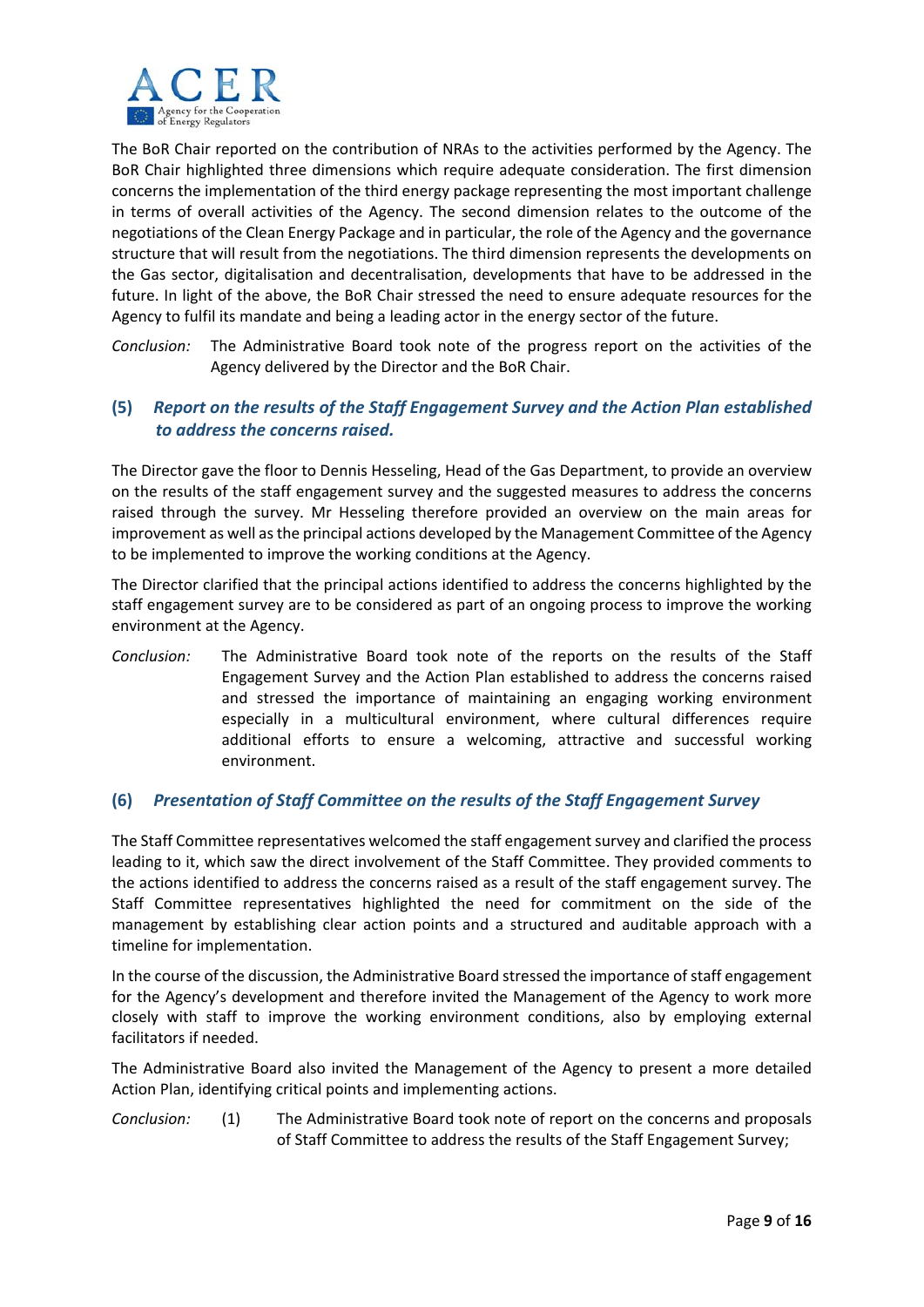

(2) The Administrative Board invited the Management and Staff Committees to report in detail on the implementation of the action plan.

## *SECTION III – ITEMS FOR ADOPTION*

#### **(7)** *Decision on the participation of Alternates and the attribution of voting rights*

The Chair recalled that at the 36<sup>th</sup> meeting of the Administrative Board, it was decided to repeal Decision No 1/2010 of 22 March 2010 of the Administrative Board to reflect more accurately the attribution of voting rights particularly in light of the appointment decisions of the European Parliament, the Council and the European Commission respectively. The Chair further recalled that the Administrative Board decided formally to adopt the decision amending Decision No 1/2010, at the current meeting of the Administrative Board.

The Chair explained that the Decision proposed for adoption establishes that in case a Member of the Board cannot assist to a meeting, the Member concerned will be replaced:

- (1) by her/his Alternate, as designated by his/her appointing institution; or
- (2) in case the appointing institution has not designated an Alternate specific to the Member:
	- (a) by the Alternate occupying the same position in the alphabetical order of the Alternates appointed by the same institution as the Member in the alphabetical order of Members appointed by the institution; or
	- (b) in case the Alternate identified according to point (a) cannot join the meeting either, by the next available Alternate, following the alphabetical order, within the group of Alternates appointed by the same institution. In this case, the last Alternate in alphabetical order is followed by the first Alternate in alphabetical order.

The Chair highlighted that In case no Alternate of the group appointed by the same appointing institution is available, the Member can give a proxy to another Member or Alternate of the Administrative Board.

The Chair explained that the amendment of Decision No 1/2010 of 22 March 2010 makes necessary to amend Article 6 of Decision No 03/2010 of the Administrative Board of the Agency for the Cooperation of Energy Regulators of 6 May 2010 on the Rules of Procedure where the words 'Article 1 of Decision AB No 01/2010' is replaced by 'Decision No 10/2018'.

*Conclusion*: The Administrative Board, on the basis of the assessment provided by the Chair, adopted by unanimity Decision No 10/2018 on the participation of Alternates and the attribution of voting rights.

#### **(8)** *Staff Regulations Implementing Rules – Model Decision – Middle Management*

The Director reported that on 8 July 2016, the Commission informed the Agency on the adoption of Decision C(2016)3288 of 15 June 2016 on middle management staff. The Director stressed that Commission Decision C(2016)3288 is suitable to apply to the Agency if it is adapted to its specificities. Those specificities concern in particular: (i) the parties involved in the selection procedures of middle managers; (ii) the differentiation between an internal, inter-agency and external publication; (iii) the non‐compulsory mobility.

The Director reported that, in light of the above, on 26 April 2018, the Agency has received the Commission's *ex‐ante* agreement for a Model Decision, which takes into account the specificities of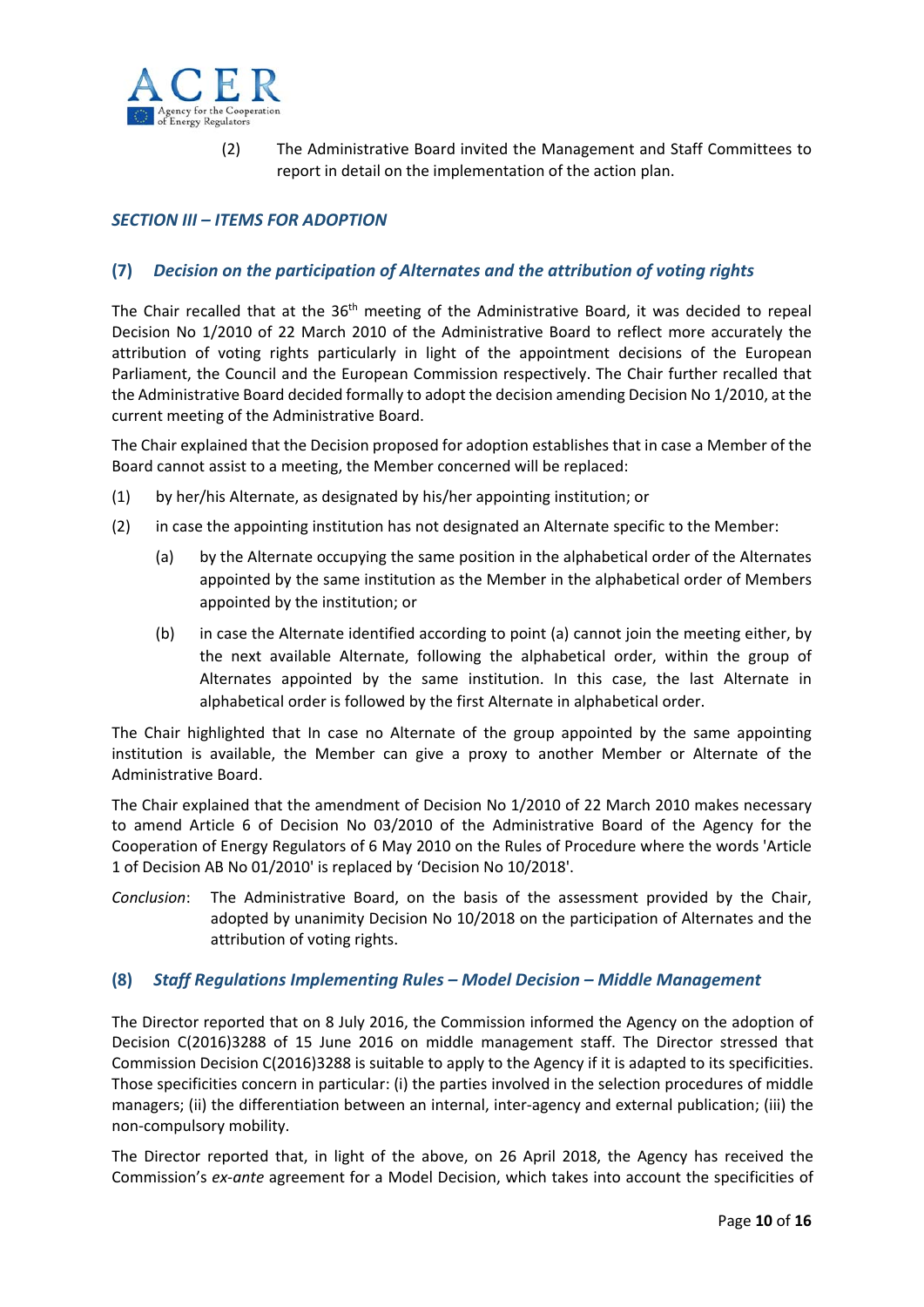

EU Agencies and establishes new rules concerning middle management staff.

The Director clarified that the purpose of the Model Decision is to establish a legal framework setting out the internal rules of the Agency concerning: (i) the procedure for the selection and appointment of middle managers; (ii) the role and position of middle managers; (iii) the arrangements for reassigning middle managers to non‐management functions in certain circumstances; and (iv) the trial period for staff appointed to a middle management function in the Agency for the first time.

*Conclusion*: The Administrative Board, on the basis of the assessment provided by the Director, adopted by unanimity Decision No 11/2018 on middle management.

### **(9)** *Staff Regulations Implementing Rules – Model Decision ‐ Function of Adviser*

The Director reported that, on 8 July 2016, the Commission informed the Agency on the adoption of Decision C(2016)3214 of 7 June 2016 concerning the function of adviser. The Director highlighted that the Decision concerns staff members having special expert knowledge and/or special experience, who are assigned to duties of a horizontal nature – such as coordination, representation, analysis and advice – to provide guidance of a high benefit for the institution or body concerned.

The Director confirmed that Commission Decision C(2016)3214 is suitable to apply to the Agency if it is adapted to its specificities. Those specificities concern in particular (i) the eligibility of temporary staff to the function of advisers; and (ii) the actors involved in the selection procedure of advisers.

The Director, therefore, reported that, in light of the above, on 13 April 2018, the Agency has received the Commission's *ex‐ante* agreement for a Model Decision, which takes into account the specificities of EU Agencies and establishes new rules concerning the function of adviser.

The Director highlighted that the purpose of the Model Decision is to establish a legal framework setting: (i) the duties of advisers; (ii) the position of advisers in the organisational structure of the Agency; (iii) the procedures for the selection and appointment of advisers; and (iv) the arrangements for reassigning advisers to functions not appearing in the organisational chart or to the function of Senior Expert in certain circumstances.

*Conclusion*: The Administrative Board, on the basis of the assessment provided by the Director, adopted by unanimity Decision No 12/2018 of the function of Adviser.

#### **(10)** *Programming Document 2019‐2021*

The Chair recalled that, in line with the Agency's Founding Regulation, the Administrative Board is due to adopt, before 30 September each year, after consulting the Commission and after having received approval by the Board of Regulators, the work programme of the Agency for the coming year and transmit it to the European Parliament, the Council and the Commission.

The Director recalled that, following the Commission's Communication on the guidelines for programming document for decentralised agencies and the template for the Consolidated Annual Activity Report for decentralised agencies of December 2014, as well as the entry into force of the Framework Financial Regulation (FFR) adopted in 2013, the work programme is a constituent part of the Agency's programming document (PD), a draft of which was submitted to the Commission for opinion in January.

The Director reported that the Board of Regulators approved the PD 2019-2021 on 18 July. On 16 August, the Agency received the Commission's Opinion (dated 14 August). The Agency carefully took into consideration the Commission's Opinion in finalising the Programming Document. In addition, on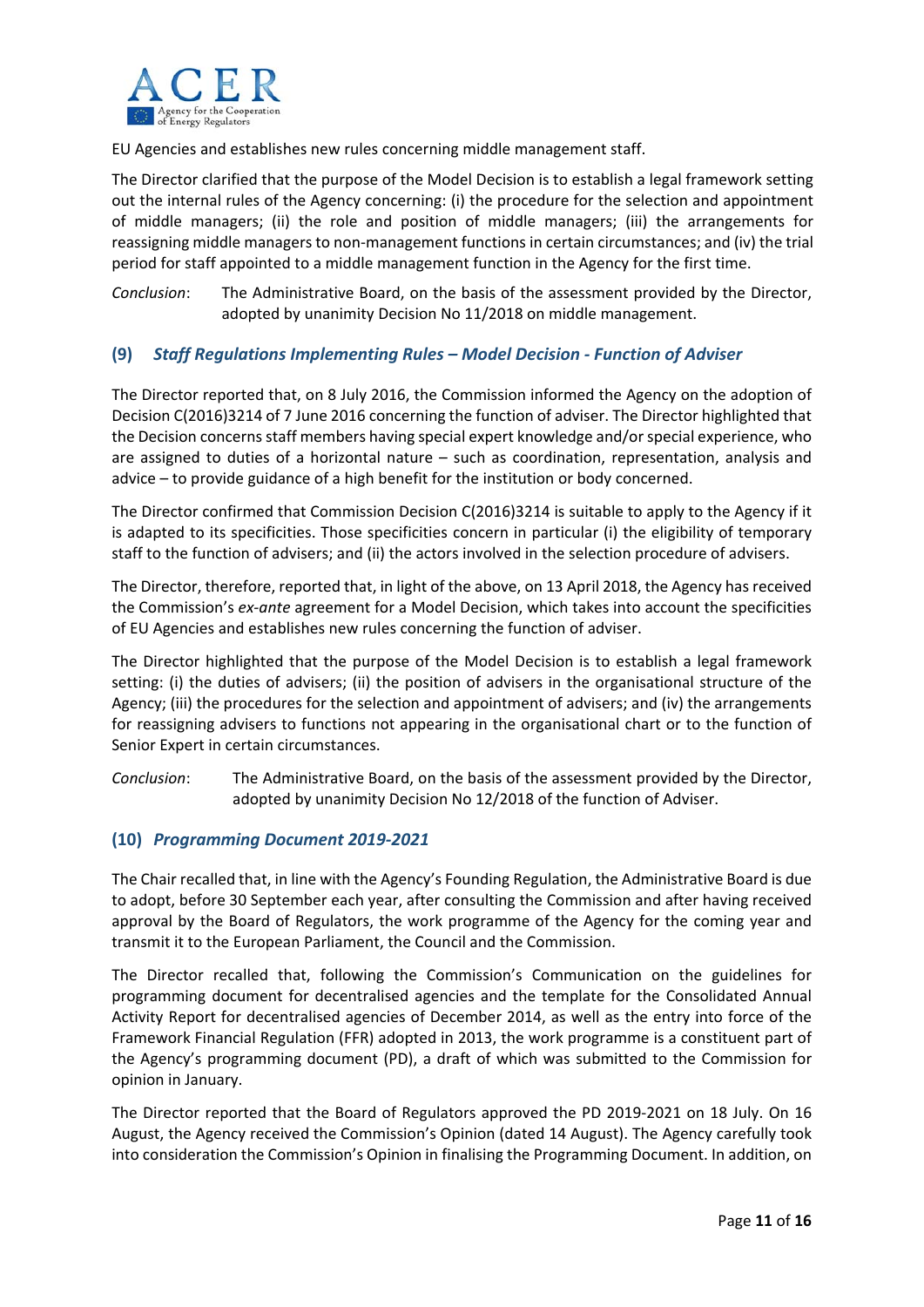

28 August 2018, the European Commission submitted comments on the draft Programming Document 2019‐2021. The comments have been addressed in the version for adoption.

The Administrative Board, while taking note that the single programming document is not adjusted to the draft budget proposed by the Commission, welcomed the approach taken by the Agency to introduce the prioritisation of the deliverables. In light of that and considering that the single programming document constitutes the Agency financing decision, the Administrative Board invites the Agency to adapt the programming document once the budget is adopted before the end of the year.

The Administrative Board, on the basis of the assessment provided by the Director, briefly discussed the content of the Programming Document and welcomed the prioritisation of the Agency's deliverable. In this context, the BoR Chair stressed the need to ensure an adequate level of financial resources to ensure the fulfilment of the mandate of the Agency, given the added value of the Agency in the completion of the internal energy market.

- *Conclusion*: (1) The Administrative Board adopted by unanimity the Single Programming Document for the years 2019‐2021. The Single Programming Document for the years 2019‐2021 might need to be revised in the future , following the adoption of the 2019 EU Budget by the Budgetary Authority.
	- (2) The Administrative Board invited the Agency to report on the foreseen impact of BREXIT on the Agency.

## **(11)** *Designation of the Director ad interim*

The Chair recalled that at the  $37<sup>th</sup>$  meeting of the Administrative Board of 23 July 2018, the Administrative Board closed the selection procedure for the selection of the Director of the Agency as unsuccessful. The Administrative Board also mandated the Chair to invite the European Commission to launch a new selection procedure with the aim to appoint the Director of the Agency as soon as feasible.

At the same meeting, in order to bridge the gap between the term of offices of the current and next Director and to ensure business continuity in light of the exceptional circumstances that the Agency is facing due to the pending negotiations on the recast of the Agency's funding Regulation in the Clean Energy Package, the Administrative Board further mandated the European Commission and the HRM Team to explore the conditions for appointing the current Director, Mr Alberto Pototschnig, as Director *ad interim*. To this purpose, the Administrative Board invited to consider using the post AD15 available in the establishment plan to maintain Mr Pototschnig in service. In addition, the Administrative Board requested to ensure that this decision does not entail an extension of the current mandate of the Director. Finally, the Administrative Board invited to ensure that the decision would have been subject to the conditions established in the Staff Regulations and the Conditions of Employment of Other Servants of the Union.

The representative of the European Commission, informed the Administrative Board members that a revised Vacancy Notice for the post of Director will be published in the Official Journal on 28 September, the first step for the new selection procedure. Invited to report on the outcome of the assessment, she reassured about the legality of the appointment of Mr Pototschnig as Director *ad interim* and of the consequential decisions, opinion and recommendations adopted in the exercise of the interim functions. The Administrative Board was therefore reassured about the risks in the adoption of this decision.

The Chair of the Board of Regulators fully supported the designation of Mr Pototschnig as Director *ad interim* and welcomed this decision which is strengthening the position of the Agency, in the absence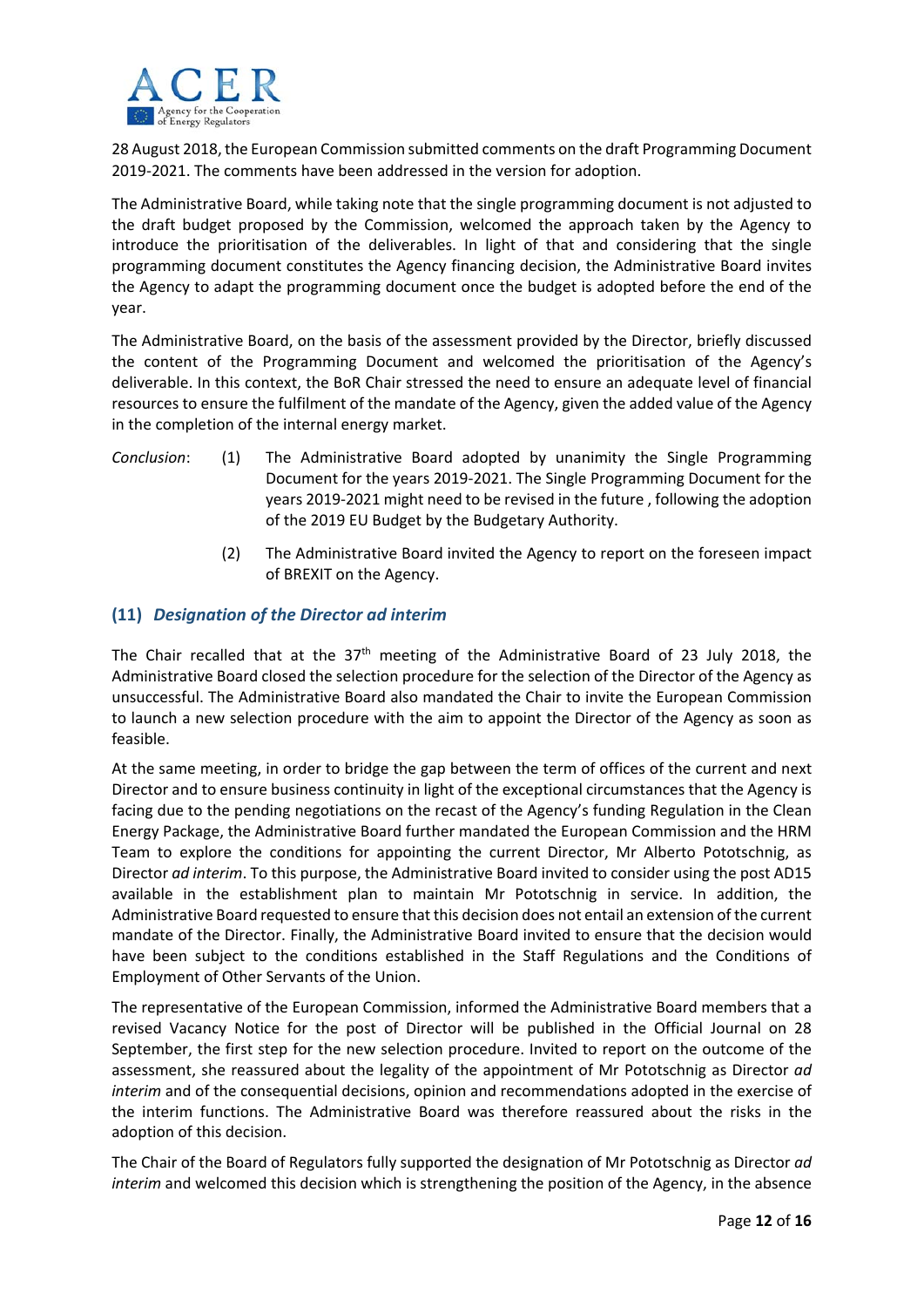

of a new Director, in the pending negotiations on the Clean Energy Package and the recast Agency's funding Regulation.

- *Conclusion*: (1) The Administrative Board appointed, by unanimity, Mr Alberto Pototschnig as Director *ad interim*, without this constituting an extension of his mandate, subject to the conditions established in the Staff Regulations and the Conditions of Employment of Other Servants of the Union.
	- (2) The Administrative Board decided that the termination, by either side, of the contract of employment of Mr Pototschnig will be subject to a ten‐month notice period.
	- (3) The Administrative Board mandated the Chair to undertake all the administrative steps necessary to implement this decision.

### **(11.1)** *Authorisation on Outside Activities*

The Chair recalled that the Administrative Board, with its Decision AB no 34/2011 of 2 December 2011, granted permission to Mr Pototschnig to engage in academic cooperation with the Florence School of Regulation. The Chair further recalled that since then, the Administrative Board granted permission to Mr Pototschnig to continue in hisrole of adviser to the Director of the Florence School of Regulation and with his activities of instructor at the Florence School of Regulation on a yearly basis. Last year the permission was granted for the period from 1 January 2018 to 15 September 2018. The Chair also noted that, given the governance and mission of the Florence School of Regulation, the activities for which permission is granted do not raise any conflict of interest.

As of 16 September 2018, Mr Pototschnig will be Part-time Professor at the Florence School of Regulation. In this capacity. Mr Pototschnig will participate in teaching and other educational, academic and research activities organised by the Florence School of Regulation.

The AB specifically requested that:

- the activities for which permission was granted shall be carried out for a maximum of two hundred (200) hours during the period 16 September 2018‐15 September 2019;
- the activities for which permission is granted, to the extent that they are carried out during working hours with a limit of 100 hours, are considered to be carried out in the interest of the service;
- permission is granted subject to the condition that no costs shall be incurred by the Agency;
- ‐ Mr Pototschnig shall receive no remuneration in connection with the activities for which permission is granted to the extent that they are carried out during working hours. To the extent that these activities are carried out outside working hours, Mr Pototschnig shall hand over any remuneration received in excess of EUR four thousand five hundred (4,500). Such limit shall apply to net remuneration and shall exclude any royalties or similar utilities received for publications, as well as any reimbursement of expenses;
- ‐ Mr Pototschnig will report to the Administrative Board on his activities at the Florence School of Regulation at the end of the period.
- *Conclusion*: The Administrative Board adopted, by unanimity, Decision No 13/2018 granting permission to the Director ad interim of the Agency for the Cooperation of Energy Regulators to engage in outside activities for the period 16 September 2018 – 15 September 2019.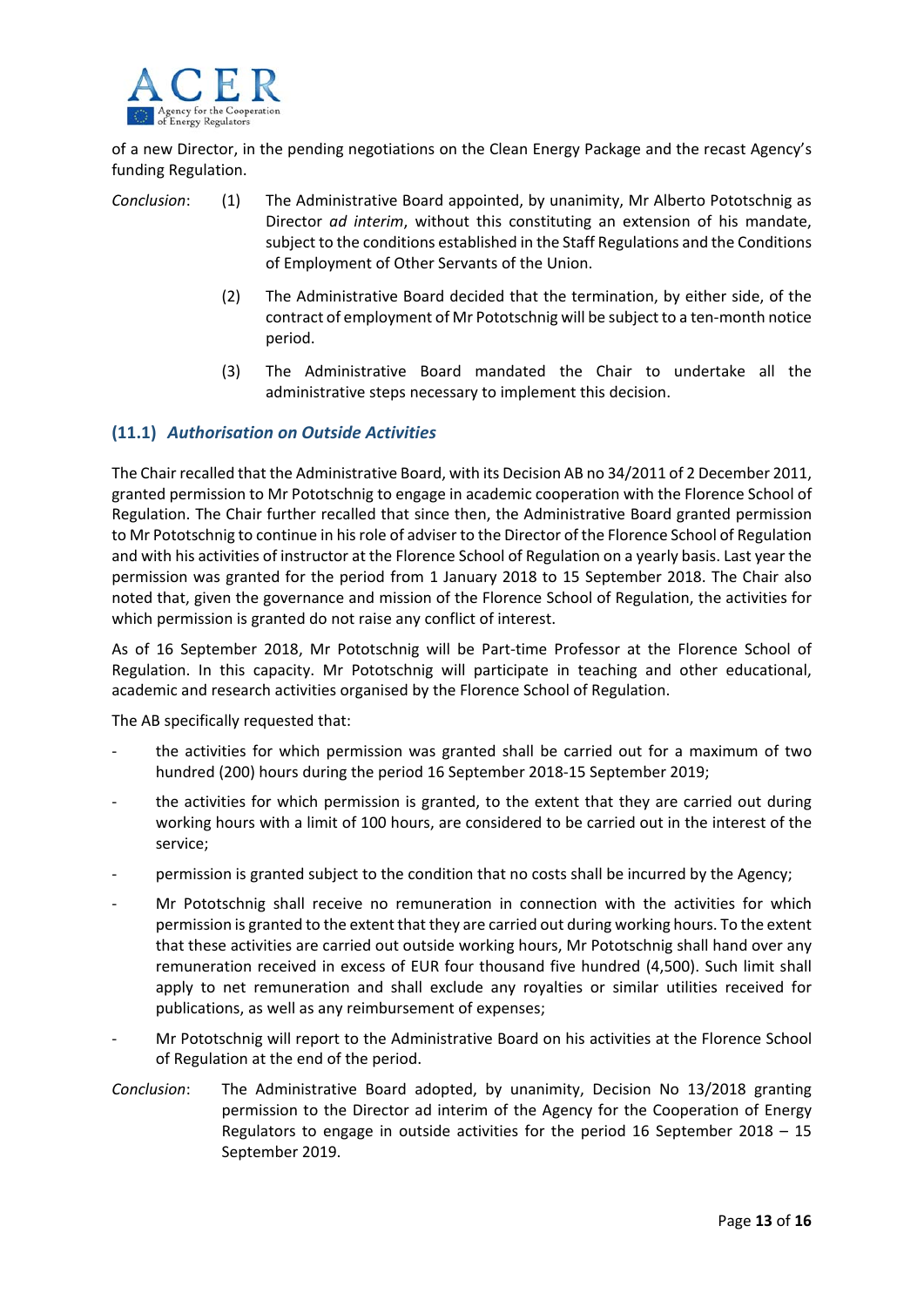

## *SECTION IV ‐ REPORTING*

## **(12)** *Report on Budgetary Developments for the financial year 2019*

The European Commission reported that the Council proposed the cut of the budget for the year 2019 for the Agency. The European Commission is working internally to ensure that the budget is maintained to a total of EUR 16.1 million, ensuring EUR 3.5 million for REMIT as it represents the minimum amount needed to fulfil the basic needs of the Agency for the implementation of REMIT. DG ENER will provide EUR 500,000 to ensure that the amount of EUR 16.1 million is maintained.

The Director reported that the European Parliament supports the requests of the Agency for EUR 19.1 million. The Director expressed concerns with regard to the limited additional human resources included in the Commission's proposal, well short of what the Agency should be provided to fulfil its mandate. In particular, the Director reported that the proposal of the Commission included 8 CAs despite the requests of the Agency for 31 TAs and 6 CAs. The Director stated that, in his view, it also unclear whether the proposed additional CA position would be an advance allocation of the additional resources envisaged for the Clean Energy Package. In this respect, the Director warned the Administrative Board about the fact that, in this view, given their grading, the additional resources would not be suitable for the implementation of the Clean Energy Package.

The Administrative Board discussed therefore the need to take into consideration at the time of revising the establishment plan of the Agency, the underestimation of resources that the Agency has suffered from since the inception of REMIT.

The Administrative Board invited the BoR Chair to channel to the Board of Regulators a request to support the Agency within their own respective constituencies and in particular with the relevant ministries, highlight the relevance of the Agency in ensuring consumer protection and security of supply and given the impact upon the working of NRAs and the BoR due to the financial shortage the Agency is suffering from.

- *Conclusion*: (1) The Administrative Board took note of the report on the budgetary developments and once again stressed the need to ensure that the Agency is provided with adequate resources to perform its mandate;
	- (2) The Administrative Board invited the Board of Regulators to support the Agency in being provided with the necessary resources to fulfil its mandate.

#### **(13)** *Update on the Multiannual Financial Framework*

The Director reported that the MFF will not be finalised before the forthcoming European Elections. The current draft establishes for the Agency an envelope for the next seven years of EUR 91 Million – EUR 13 Million per year. The Director highlighted how the draft envelope is well below the threshold that is currently discussed for the year 2019 and it clearly would entail the impossibility to ensure the REMIT operations.

The Administrative Board confirmed full support in ensuring that the envelope for the Agency will be brought at the necessary level to ensure adequate fulfilment of the mandate of the Agency especially in light of the limited amount of additional budget needed per year to ensure operations.

*Conclusion*: The Administrative Board took note of the report on the draft Multiannual Financial Framework and once again stressed the need to ensure that the Agency is provided with adequate resources to perform its mandate.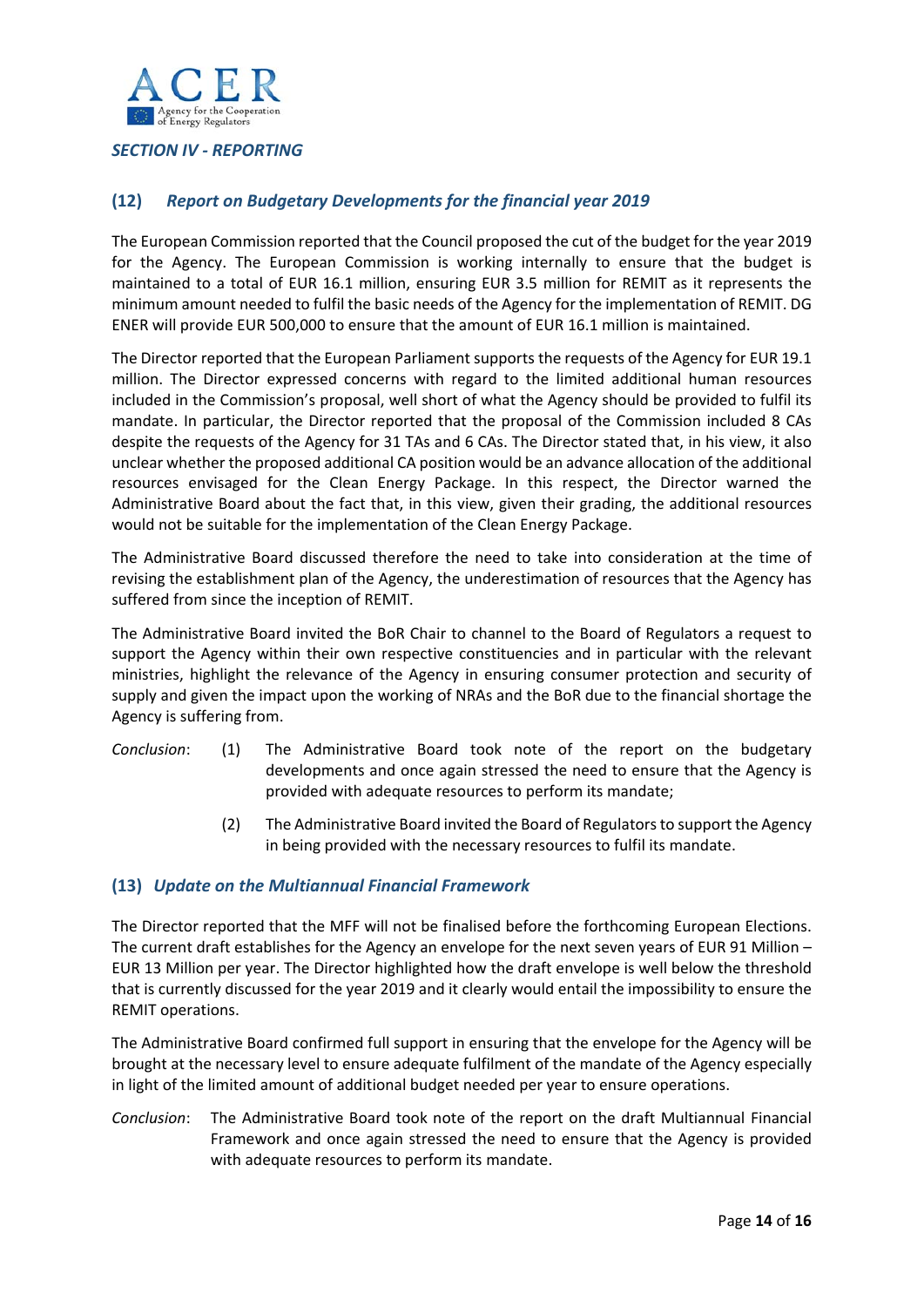

## **(14)** *Language Regime of the Agency*

The Director introduced the topic recalling that, pursuant to Article 33(1) of Regulation (EC) No 713/2009 (the Agency's founding Regulation), the Agency is subject to Council Regulation No 1 of 15 April 1958. According to Article 4 of the latter Regulation, regulations and other documents of general application shall be drafted in the official languages of the Union. As a result, the decisions issued by the Agency should be translated in all the official languages of the Union. Translation shall be provided by the Translation Centre of the Bodies of the Union ('CdT').

Due to the limited financial resources at the disposal of the Agency, the practical solution adopted so far by the Agency was to adopt decisions in English only, as in the case of the implementation of REMIT. In addition, the Agency invited addresses, as far as possible, to waive their right to receive a decision in the official language of the Member State in which they are resident.

The Director noted that the language regime to which the Agency is subject to is increasingly becoming relevant from a budgetary perspective, in light of the decisions of general applicationsthat the Agency is called to take in the framework of the implementation of Network Codes.

The Director highlighted that if the Agency were to issue decisions in all the official languages of the Union, this would have both procedural and budgetary implications, given the fact that the CdT requires on average 4 to 5 weeks for the translations and the significant costs of such translations.

The language regime of the Agency's decisions was discussed at the Network Code Implementation Monitoring Group (NC IMG) meeting on 8 March 2018. At that meeting, it was suggested a pragmatic approach according to which the Agency would issue its decisions only in English, but would be prepared to translate them into other languages if required by a court proceeding.

In this respect, the Director reported that discussions are taking place at the level of the Board of Regulators to ensure a viable solution, but that a number of NRAs have rejected the proposed pragmatic solution, claiming that such a solution would make the Agency's decisions not enforceable in their jurisdictions.

Therefore, the Administrative Board discussed the impact of Council Regulation No 1 of 15 April 1958 in the current framework, where NRAs may need a translation of the Agency's decision in their respective official language so as to ensure adequate enforcement. Moreover, the Administrative Board invited NRAs to support the Agency with regard to the translation of the agency's decisions, where this is required for their enforceability.

### *Conclusion*: (1) The Administrative Board recognised the importance of ensuring the full application of Council Regulation No 1 of 15 April 1958;

- (2) The Administrative Board expressed concerns for the financial impact of the translation on the budget of the Agency and the legal certainty of the acts of general application issued by the Agency;
- (3) Therefore the Administrative Board invited NRAs to support the Agency with regard to the translation of the agency's decisions, where this is required for their enforceability;
- (4) The Administrative Board invited the Director and the BoR Chair to report at the next meeting about the results of the consultations with the Board of Regulators.

*SECTION V – AOB*